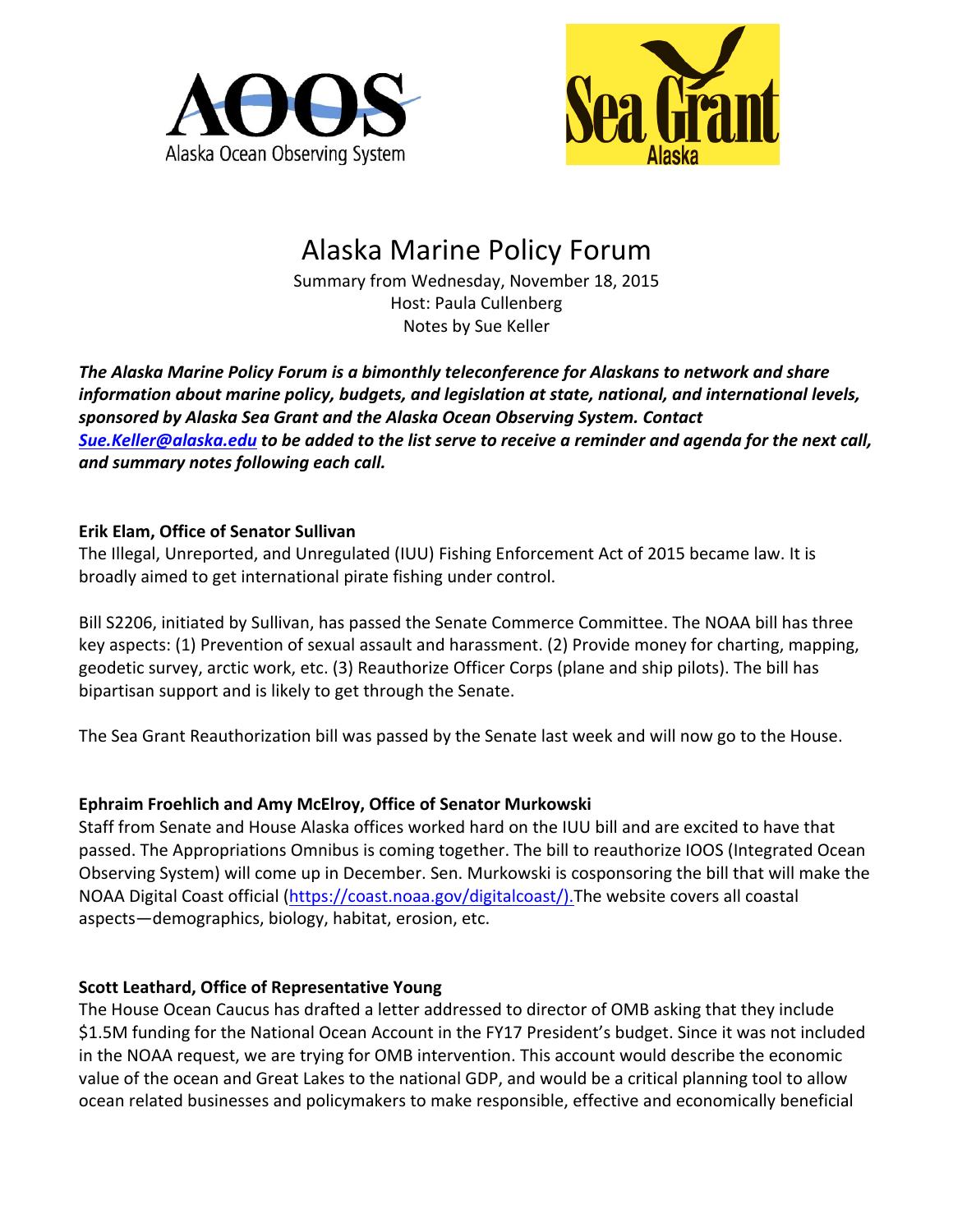decisions. We are going to follow up with the Senate Oceans Caucus chairs to have them join our effort. In addition, the House and Senate Ocean Caucuses are planning a briefing on this issue in spring.

House and Senate Arctic Caucuses are planning to co-host an Arctic Shipping briefing to educate staff about the burgeoning Arctic shipping industry and how the U.S. is handling this expanding sector in the areas of safety, navigation, and international governance. Thanks to Amy and Ephraim, as Senator Murkowski's office is kindly taking the lead as we put this together. It is intended to coincide with the National Academies of Science "Arctic Matters Day" on January 14th.

The Magnuson Act reauthorization bill is in the Senate now, with Commerce Committee oversight. Moving it forward is a matter of figuring out what will get it passed in the House and Senate.

Staff members are vying to get a Knauss Fellow in Rep. Young's office. Scott gave a presentation to 12 fellows looking at 21 positions. Eleven candidates are coming back for interviews; Scott has three more interviews and hopes to get one of these very qualified Knauss Fellows.

#### **Barbara Blake, Office of Lt. Governor Byron Mallott**

Barbara is attending the Co-Management Symposium at UAF in Fairbanks. She passed on the following message: 

"A theme of several transition teams was ensuring meaningful public involvement in resource development decisions, as well as a coordinated and efficient permitting process. We're at the beginning phase of an effort to start addressing the issues raised by the transition teams. We should have more information soon. If anyone would like to forward me their email address, we would be happy to add them to the list for future updates." barbara.blake@alaska.gov

### **Chris Oliver, North Pacific Fishery Management Council**

Update on the December Council meeting:

The Groundfish Plan Teams are meeting now, setting allocation for next year. No big changes are anticipated. Large bycatch of halibut has been a problem. In June the Council reduced allowable bycatch by 26%, which was a first step. That month they initiated a halibut framework document to track all halibut issues—including research and management, to improve coordination by IPHC and the Council. At the December meeting there will be a copy of that framework to consider. Also there will be discussion of managing using overall biomass, tying PSC (Prohibited Species Catch) limits to biomass. The Council will look at management mechanisms set for charter and commercial fisheries.

A PSC limit allocation option was added to the suite of options for the Gulf of Alaska rationalization discussion, recommended by the ADFG Commissioner. Anyone with a valid license could be eligible to get a PSC allocation, but it is more complex than it sounds. The Council will look at Gulf of Alaska trawl bycatch management (trawl fishery rationalization) as a strategy for direct management of halibut.

There is a huge suite of alternative EIS (Environmental Impact Statements) next year. NMFS and the Council will have a work plan to get the work done. The analysis will be done late next year.

#### **Paula Cullenberg, Alaska Sea Grant**